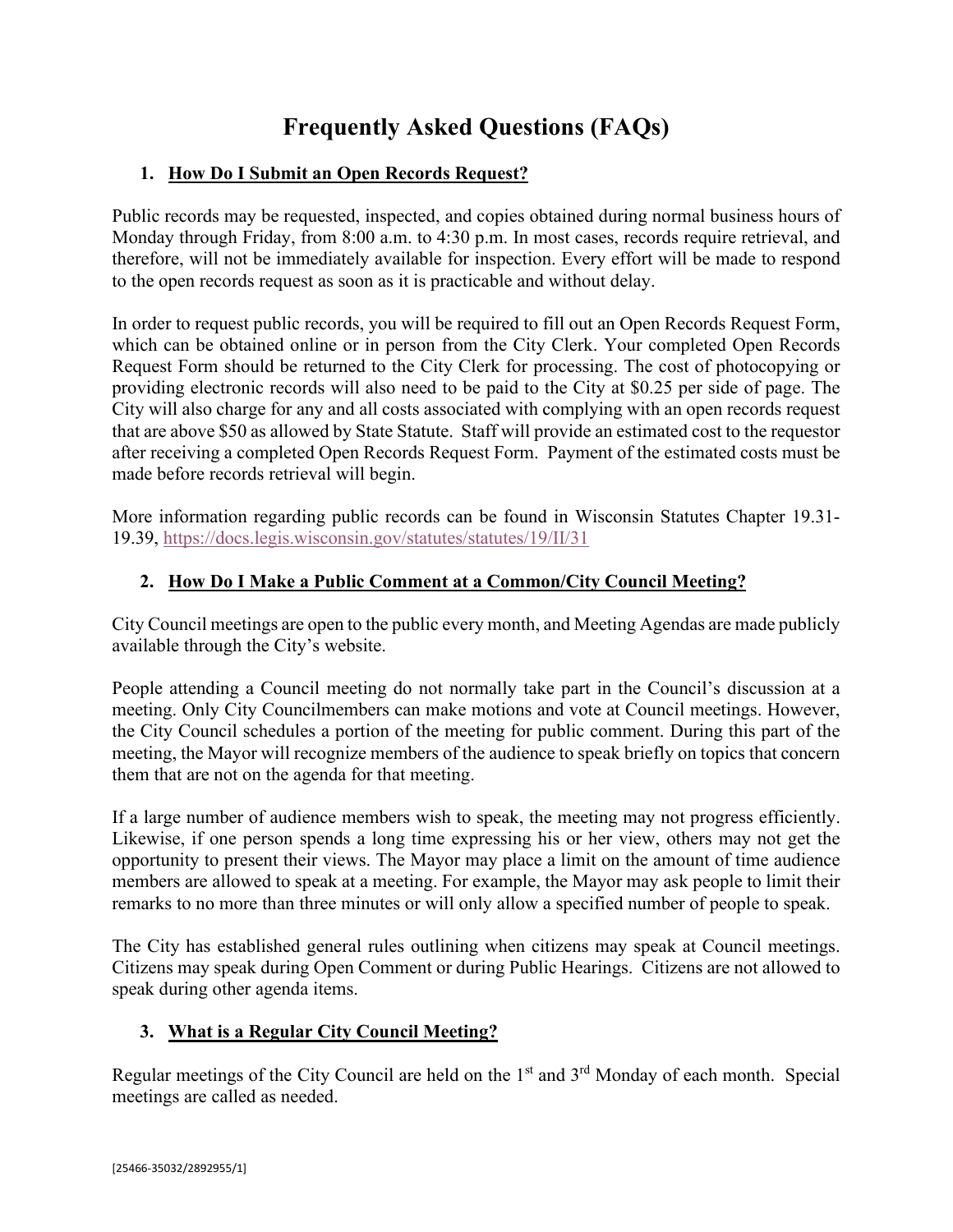The Council keeps a schedule of its regular meetings on file at City Hall and the full year schedule is posted on the City's website. If the Council holds a meeting at a different time from that stated in its schedule of regular meetings, it will provide the proper notice required for a special meeting.

## **4. What is a Special City Council Meeting?**

Special meetings are meetings held at a time or place that is different from the regularly scheduled meetings. These are often scheduled to deal with specific items that need to be addressed before the next regular meeting. Generally, any matter that can be addressed at a regular meeting can also be addressed at a special meeting if it has been properly noticed. All state laws governing regular meetings, including the open meeting law, apply to special meetings. Unless otherwise expressly established by statute, the following notice requirements apply to special meetings:

- **Notice to Council.** When a special meeting has been called, the clerk must mail, at least one day before the meeting, a notice to all Councilmembers stating the time and place of the meeting. If all Councilmembers attend and participate in the meeting, the notice requirements will be considered to have been satisfied.
- **Notice to Public**. The clerk also must post written notice of the date, time, place, and purpose of the special meeting on the City's principal bulletin board at least three days before the meeting. A principal bulletin board must be located in a place reasonably accessible to the public. If the City does not have a principal bulletin board, the notice must be posted on the door of its usual meeting room.

## **5. What is an Emergency City Council Meeting?**

An emergency meeting is a special meeting called by the Council due to circumstances that, in its judgment, require immediate Council consideration. The Council must make a good faith effort to provide notice of the emergency meeting to all media that have filed a written request for notice. Notice must be by telephone or by any other method used to notify Councilmembers. The notice must include the subject of the meeting. A published or posted notice is not necessary.

If matters not directly related to the emergency are discussed or acted upon an emergency meeting, the meeting minutes must include a specific description of them.

#### **6. What is a Closed City Council Meeting?**

A closed meeting is a meeting of a public body that the public is not allowed to attend.

A meeting of a public body may only be closed to the public if it meets the requirements of one of the specific exceptions listed in the open meeting law that authorizes such closure. The same notice requirements that apply to open meetings also apply to closed meetings. For example, if a closed meeting takes place at a regular meeting, the notice requirements for a regular meeting apply. Likewise, if a closed meeting takes place at a special meeting, the notice requirements for a special meeting apply.